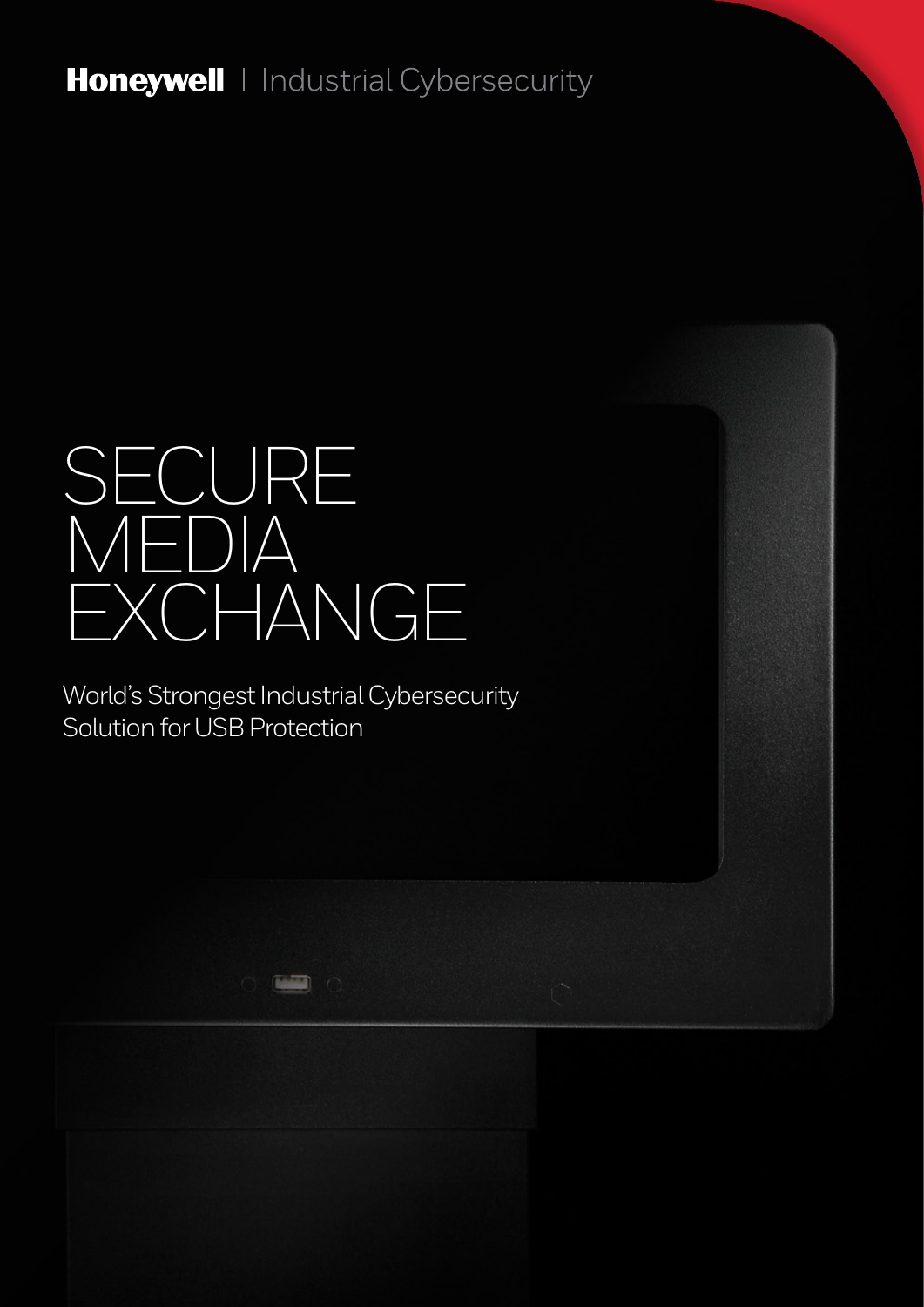### Removable Media Help Keep Operations Running

Since discovery of the Stuxnet computer virus, industrial organizations have struggled with finding secure ways to use and monitor removable media. Unfortunately, many cybersecurity tools and strategies have failed to adapt to evolving operational demands.

They also create excessive cost and burden, and do not address changing vulnerabilities.





Throughout industries such as refining, pulp & paper, oil & gas, mining & minerals, pharmaceuticals, power generation, buildings, manufacturing and aerospace removable media are critical to maintaining the availability and security of plant processes, and yet they introduce potential security risks.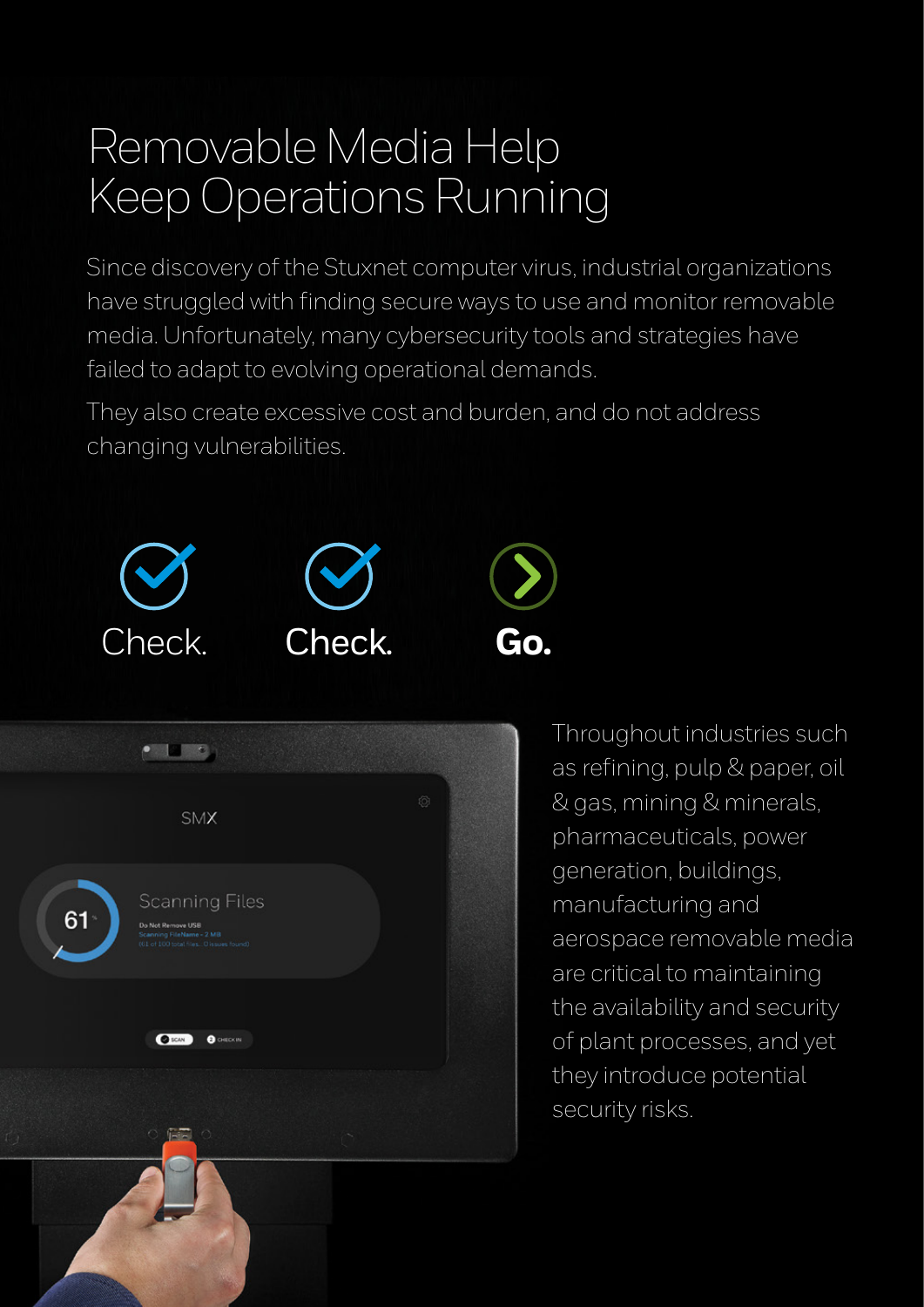

Although a significant portion of malware found on industrial control systems is propagated by removable media, it's virtually impossible to run today's plants without the use of portable devices like flash drives and USB memory sticks. In addition to employees using removable media to manage industrial controls, third-party integrators and service providers rely extensively on USB exchanges to implement frequent updates to systems at client facilities.

#### **According to the recent Honeywell Industrial USB Threat Report:**

- Of the locations studied, nearly half (44%) detected and blocked at least one malicious or suspicious file that represented a security issue
- Of those threats blocked by SMX, 1 in 4 (26%) had the potential to cause a major disruption to an industrial control environment, including loss of view or loss of control, and 16% were targeted specifically against Industrial Control System (ICS) or Internet of Things (IoT) systems
- 15% of the total threats detected and blocked were high-profile, well-known threats, including Stuxnet (2%), Mirai (6%), TRITON (2%), and WannaCry (1%).

You can download the complete report here – www.hwll.co/USBReport

#### **Despite IT policies banning USB usage, removable media is often used across industrial control networks because:**

• There is no safe, network-based capability for updating digital systems

- The diversity of system platforms from multiple vendors makes it difficult to centrally manage updates
- The long lifespan of equipment creates a mix of legacy and modern systems, all requiring ongoing updates.

#### **Limitations of Existing Solutions**

Within a manufacturing facility, there is a need to balance the requirement for swift software updates with the task of protecting critical assets against disruption or malicious attack. This comes at a time when industrial networks are changing dramatically to more digitally interconnected software and systems. The days of air-gapped architectures are over, with digital connectivity opening up more opportunities for hackers to attack.

Unfortunately, information technology (IT) security approaches are frequently unsuitable for production and manufacturing environments. Even if these approaches are acceptable for the organization's business network, they might be catastrophic in an operational technology (OT) environment. IT-related anti-virus (AV) software is known to miss OT vulnerabilities, and IT monitoring tools can create control network traffic that interferes with important process commands.

USB security workarounds such as maintaining auxiliary engineering workstations for updates and patching, or using unsecured file transfer techniques can create excessive cost, burden and risk.

Lastly, traditional USB scanners really don't solve the removable media security problem for industrial sites, since they require continual AV software updates to stay current and are designed to detect IT-related threats only.

### **threats blocked: Of the**

**15% Are well-known threats** *e.g. Mirai, Stuxnet, TRITON, WannaCry*

**9% Designed to exploit USB**

**16% Targeted ICS or IOT**

**26% Potential to cause major disruption to ICS** *e.g. loss of view or loss of control*

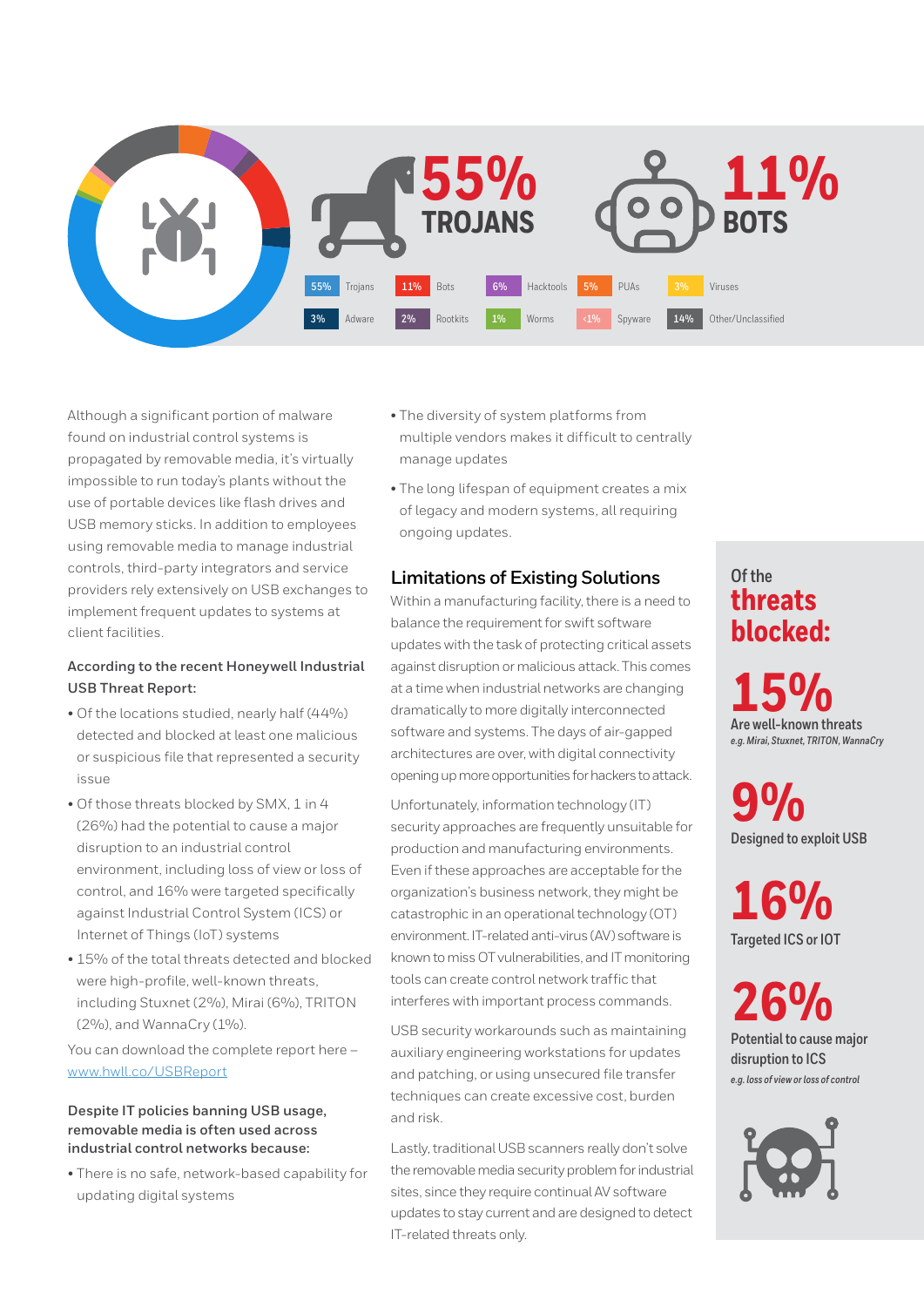### Secure Media Exchange (SMX) for Safe and Productive Use of Removable Media

With years of experience managing security for its industrial customers, Honeywell Process Solutions has introduced a new addition to its cyber risk reduction portfolio—Honeywell Secure Media Exchange (SMX). This intelligent device and cybersecurity gateway protects facilities from USB-borne attacks or misconfigurations.

#### *The SMX solution provides:*

- *Immediate and tailored USB port security for industrial networks*
- *Simple removable media scanning solution for operations and plant managers*
- *Ongoing security updates managed and maintained by Honeywell*
- *Better visibility into USB usage and threat activity across multiple locations*
- *Threat protection against advanced USB threats*

Honeywell SMX bridges the divide between IT and OT requirements for safer process manufacturing. It delivers vendor-agnostic threat research updates while securely closing security gaps. It can integrate site security with electronic security to modernize industrial risk posture, and empowers and enables plant managers to realistically embrace cybersecurity.

Find more details at www.becybersecure.com.



#### *Benefits to Industrial Operators*

*By monitoring, protecting, and logging use of removable media at industrial facilities, SMX provides the following key benefits:* 

- *Reduces site disruptions caused by malware and other security threats transmitted via USB*
- *Protects plant operations by allowing safe USB equipment updates by service providers and employees*
- *Reduces the risk of malicious exploitation of USB ports by monitoring and controlling removable media use throughout the plant*
- *Limits the time horizon for new attacks to be launched against operations with an evergreen repository of vendor-agnostic threat detection updates*
- *Enforces security policy by disabling unchecked devices*
- *Modernizes plant security by combining a user-friendly USB scanning kiosk with secure, cloud-based industrial threat updates*
- *Advanced enterprise threat intelligence reporting capabilities*
- *New model SMX ST comes with the same technology features but is slimmer, lighter and at a lesser price*
- *Simplifies compliance by providing logs of removable media activity and users*
- *Improves service update productivity by simplifying cybersecurity check-in and check-out procedures*
- *Provides unparalleled visibility into removable media risk when combined with Honeywell Risk Manager*

*Discover additional benefits at www.becybersecure.com*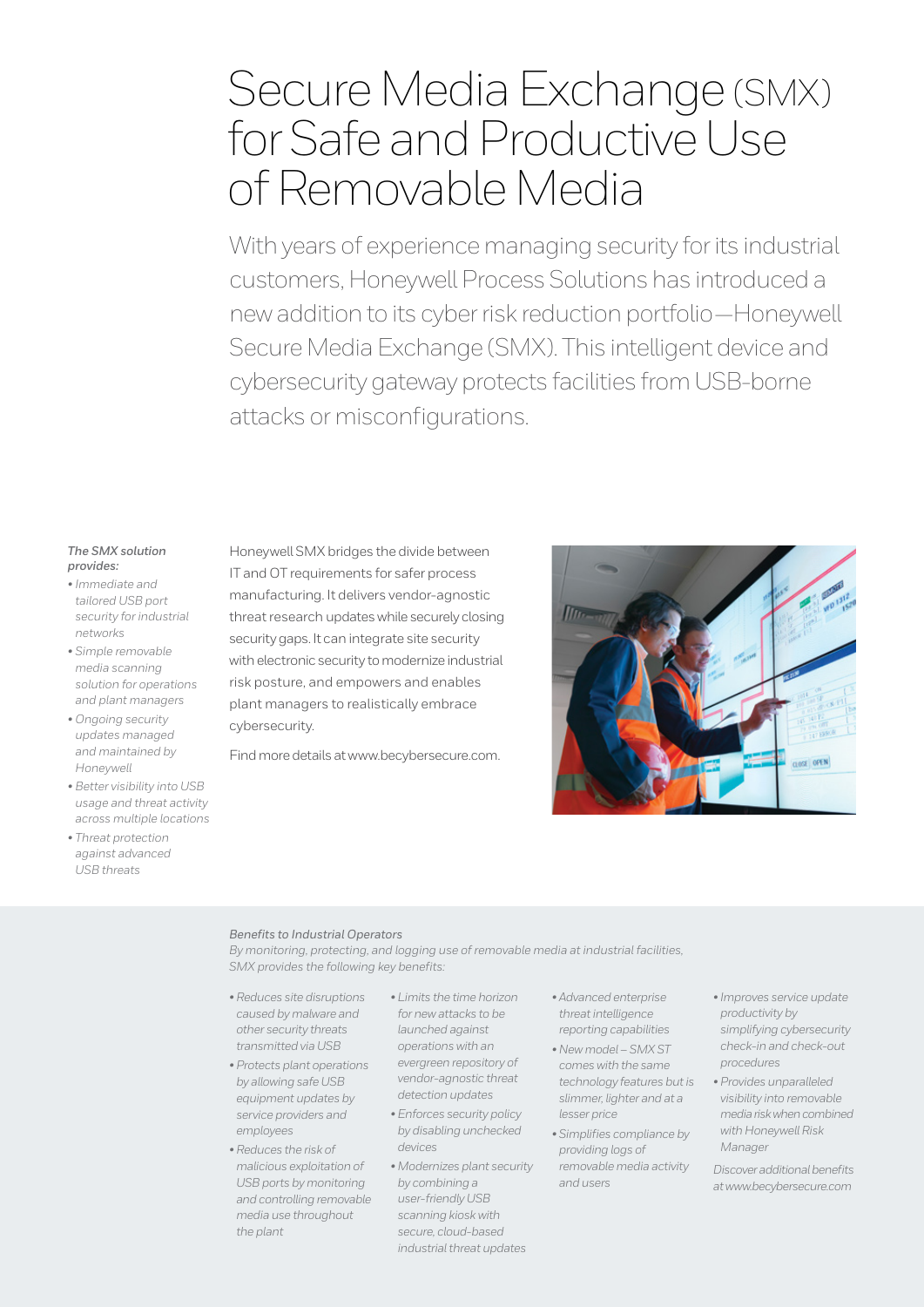Honeywell SMX bridges the divide between IT and OT requirements for safer process manufacturing.









**SMX ST Non Rugged** 

**Environment** 

• Touch Screen • Tabletop Kickstand

#### **SMX RT Rugged Environment**

- Metal Enclosure • Light-Weight
- Glove Touch Screen
- Wall Mounted
- Gorilla Glass
- Shock-Absorbent

|           | <b>FEATURES</b>                                                         | <b>SMX RT</b> | <b>SMX ST</b> |
|-----------|-------------------------------------------------------------------------|---------------|---------------|
| TECHNICAL | Threat Intelligence Solution<br>(Advanced Cloud Based Threat Detection) | ✓             |               |
|           | <b>Cellular Capability</b>                                              | ✓             | ✓             |
|           | Records Security Photos for Forensics                                   | ✓             | ✓             |
| PHYSICAL  | Ruggedized Metal Enclosure                                              | ✓             | N/A           |
|           | <b>Wall Mounting Brackets</b>                                           | ✓             | N/A           |
|           | Front and Rear Facing Camera                                            | ✓             | ✓             |
|           | Multi-Port                                                              | N/A           | ✓             |
|           | Pop Out Kickstand                                                       | N/A           | ✓             |
|           | Shock-Absorbent/Damage Resistant                                        | ✓             | N/A           |
|           | Glove Touch Capable Screen                                              | ✓             | N/A           |
|           | Gorilla Glass (High Durability and Visibility)                          | ✓             | N/A           |

**SMX Protects Against Advanced USB Threats**

#### **BADUSB**

- *Manipulation of USB firmware.*
- *USB device will act as a HID - Human Interface Device (e.g. a keyboard), and can execute scripts.*

#### **RUBBER DUCKY**

- *A keystroke injection tool disguised as generic USB drive.*
- *Computer recognizes the USB as a "normal" keyboard and automatically executes the preprogrammed rubber ducky scripts.*
- *Execution speed around 1000 words per minute!*

#### **BASH BUNNY**

- *A fully featured Linux computer with the ability to execute all Rubber ducky scripts, as well as more complex attacks leveraging data connections (e.g. Ethernet over USB or Ethernet control model - ECM)*
- *Can also impersonate mass storage or serial devices*

Increasing Threat Complexity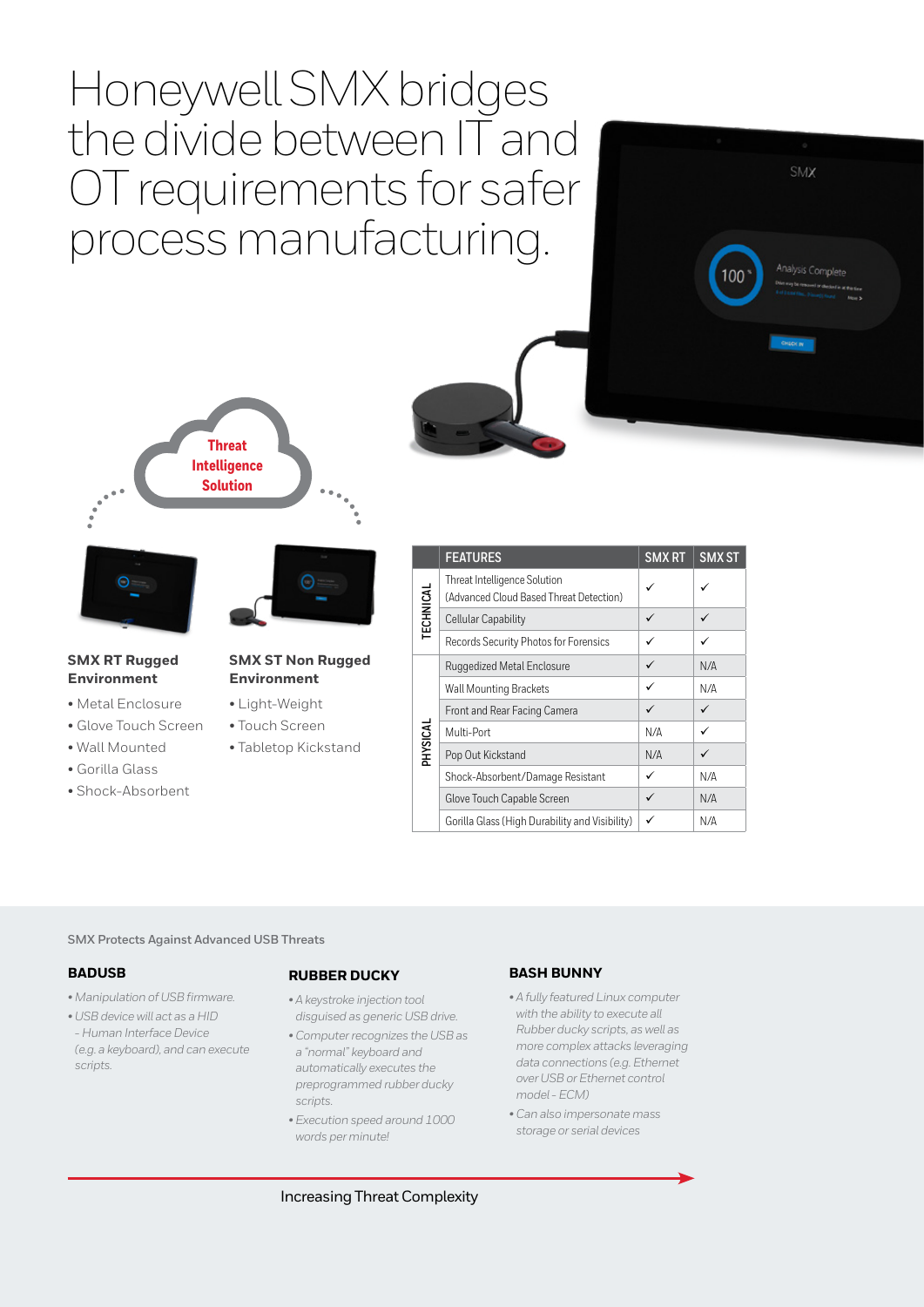### First Threat **Detection** Tool of its Kind

Secure Media Exchange reduces cybersecurity risk and limits operational disruptions by monitoring, protecting, and logging use of removable media throughout industrial facilities. The SMX gateway security device simply resides in your physical "front desk" or the site location of your choice. A consumer-driven touch screen—which works even with gloves on intuitively prompts visitors to insert their removable media as part of check in procedure. Malware and other security threats are detected before they can be transmitted by USBs to critical infrastructure in the facility.

SMX security checks involve a powerful combination of intelligence feeds and multiple types of industrial threat detection techniques. as well as Honeywell **Cybersecurity** Lab researcher updates.

As part of an innovative private hybrid cloud subscription service, managed by Honeywell, SMX delivers vendor-agnostic ICS threat updates for evergreen protection (Learn more about Honeywell's Threat Intelligence solution,) SMX security checks involve a powerful combination of intelligence feeds and multiple types of industrial threat detection techniques, as well as Honeywell Cybersecurity Lab researcher updates. Self-learning capabilities and automation ensure that the combination of SMX and Threat Intelligence solution protect against current and emerging USB-borne threats.

After initial security analysis upon USB check-in, SMX continues removable media monitoring to enforce your plant's policy. It prevents unchecked USB devices from using USB ports, while keeping the port active for authorized devices. Upon visitor or employee check-out, SMX checks the device again for anomalies, and later supports forensics by logging device information.

SMX protects plant safety and operations by allowing service providers and employees to safely use convenient and pervasive removable media for equipment updates. It modernizes plant security by combining a consumer-friendly USB scanning device with a cloud-based industrial cybersecurity threat updates. And it simplifies

compliance and site reviews by providing logs of removable media activity throughout the plant. SMX includes support for ISA-99 and IEC 62443 requirements.

In concert with additional Honeywell solutions such as Industrial Cybersecurity Risk Manager, your process control network risks and threats can be prioritized and mitigated for a more robust industrial security posture.

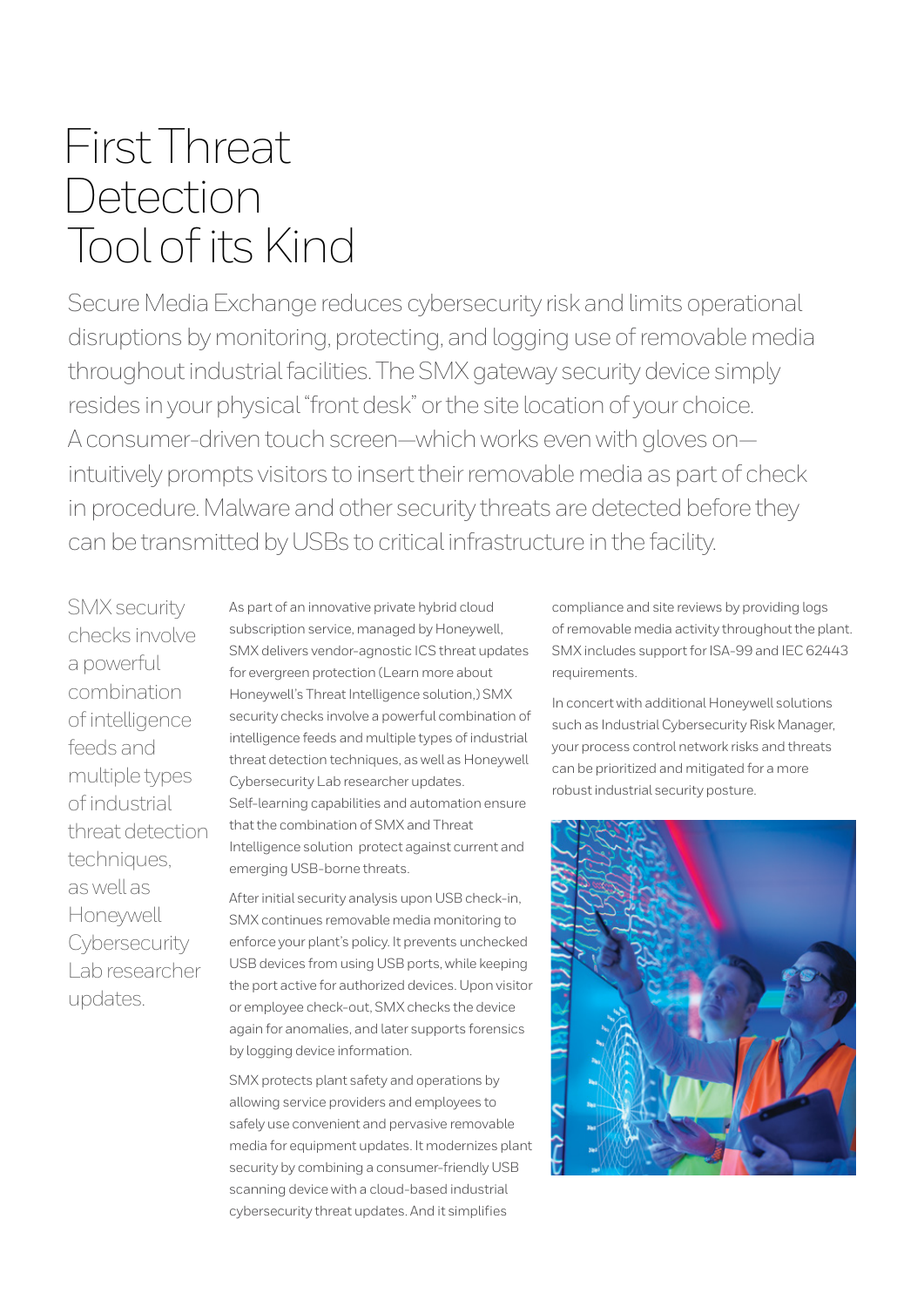### Rely on Security Technology— Not Just Policy

Some cybersecurity providers ignore the current situation and expect industrial operations to stop for security, which is unrealistic. They recommend policies banning the use of removable media altogether, and rendering physical ports inoperable.

Now, Honeywell innovation extends plant protection to removable media and keeps operational metrics on track by minimizing security risks and related disruptions, digitally and physically.

As a pioneer in industrial security, Honeywell heavily invests in people, process and

technologies that help secure critical infrastructure from cyber threats. We are committed to keeping plants running smoothly despite increasing threats to digital control systems. Our products and services are not limited to Honeywell control systems, but can protect a diverse operations infrastructure.